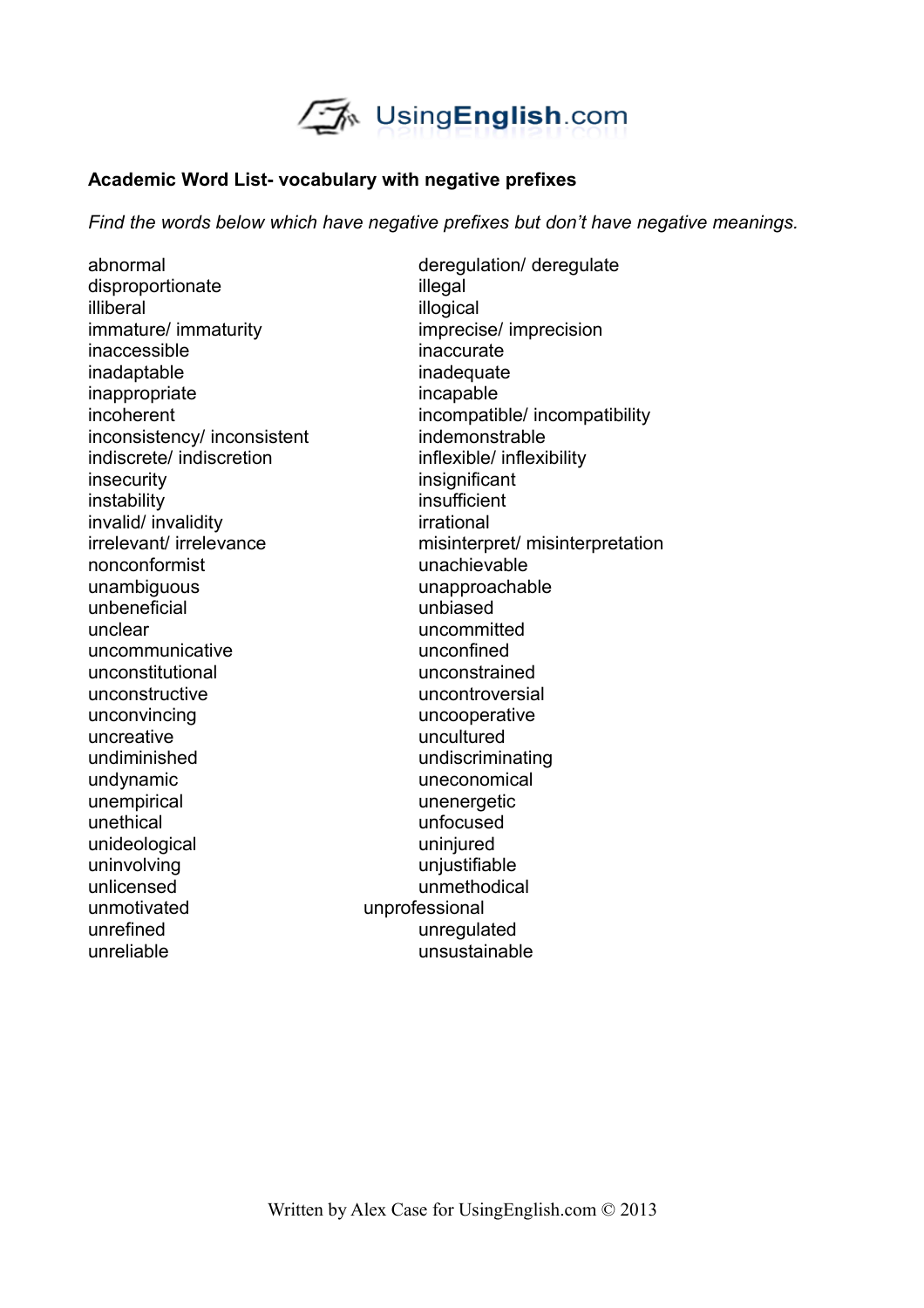UsingEnglish.com

## *Hint: There are eight.*

| Try to remember the negative prefixes of the words below: |  |
|-----------------------------------------------------------|--|
| accurate                                                  |  |
| adaptable                                                 |  |
| ambiguous                                                 |  |
| appropriate                                               |  |
| biased                                                    |  |
| clear                                                     |  |
| committed                                                 |  |
| compatible/compatibility                                  |  |
| conformist                                                |  |
| constitutional                                            |  |
| constructive                                              |  |
| convincing                                                |  |
| creative                                                  |  |
| demonstrable                                              |  |
| discrete/ discretion                                      |  |
| dynamic                                                   |  |
| empirical                                                 |  |
| ethical                                                   |  |
| focused                                                   |  |
| injured                                                   |  |
| involving                                                 |  |
| legal                                                     |  |
| licensed                                                  |  |
| mature/ maturity                                          |  |
| motivated                                                 |  |
| precise/ precision                                        |  |
| proportionate                                             |  |
| refined                                                   |  |
| regulation/regulate                                       |  |
| reliable                                                  |  |
| significant                                               |  |
| sufficient                                                |  |
| valid/ validity                                           |  |
|                                                           |  |

*Try to argue that some of the words are not necessarily in the right section and/ or that some of the opposites do not have opposite connotations. You will get one point for each one that you argue convincingly.*

*Use the list on the next page to help you if you need to.*

*What phrases can you use to talk about positive and negative aspects?*